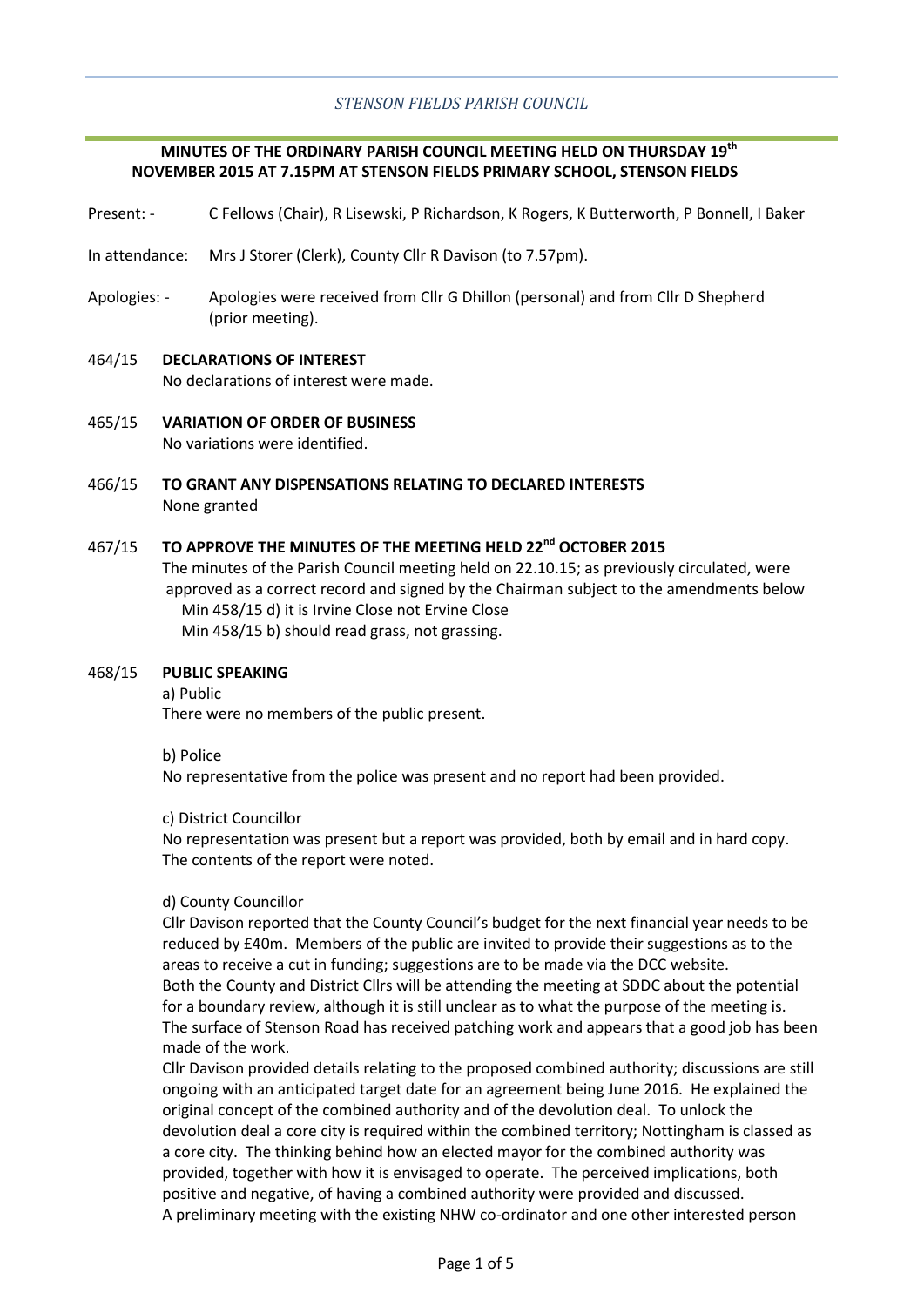has been held. A meeting about re-establishing a NHW scheme is set to be held on  $24^{\text{th}}$ November 2015. Concern was expressed as to whether a new scheme will be effective without the support, resources and back up of the police. The police presence in the parish has reduced, and there is now one police officer and one PCSO to cover the safer neighbourhood area. This led to further discussions about the perceived effectiveness of the current policing situation.

The planning application for the temporary road junction has appeared on SDDC website to which Cllr Davison has objected and Cllr Shepherd has requested for the application to go before the Planning Committee for determination. It was noted that the Parish Council was not consulted on the planning application.

The fencing at the temporary junction had either been moved or blown into the road, possibly due to the recent strong winds, and had been there for over 24 hours. Several Cllrs and the Clerk had reported the obstruction to the County Council and the developers and it was confirmed that the fencing has since been moved back off the road. Discussions took place as to how this has highlighted how poor the proposed new junction will be.

7:57pm Cllr Davison left the meeting.

e) Members declaring an interest No declarations were made.

# **TO DETERMINE WHICH ITEMS IF ANY TO BE TAKEN WITH THE PUBLIC EXCLUDED**

469/15 No items were deemed necessary to be taken with the public excluded.

## **CHAIRMAN'S ANNOUNCEMENTS AND REPORTS**

470/15 No report was provided.

## **CLERK'S REPORT**

471/15 The Clerk's report had been previously circulated to all Councillors. A site meeting was held about the location of the new play equipment at Fox Close and two possible locations were considered.

# **RESOLVED the preferred location is the one close to the car park. The Clerk will advise SDDC and the equipment contractor of the decision (Action: Clerk).**

The Clerk has made a request to SDDC that the hedge tops are cut and that the trees are removed on Fox Close. No response has been received, nor the work carried out. The Clerk will continue to press for both these matters to be actioned. **(Action: Clerk)**

## **CORRESPONDENCE**

- 472/15 1. DALC – various circulars
	- 2. DCC Have your say on £40m cuts to DCC budget in the next financial year (closing date  $4^{th}$ December 2015)
	- 3. SDDC Planning briefing sessions
	- *Cllrs Bonnell and Barker will attend the planning briefing session on 2nd December.*
	- 4. Streetscape proposal for the location of new play equipment at Fox Close
	- 5. Mr F McArdle requesting dates to meet regarding boundary review
	- 6. SDDC Draft agenda for Planning Inspector's hearing of the draft Local Plan
	- 7. SDDC 2 Glendon Road advice about planning and the covenant over the estate
	- 8. SDDC Consultation on Public Spaces Protection Orders (PSPO) (deadline for comments  $1<sup>st</sup>$ February 2016)

*It was noted that this may provide some assistance with the problem of dog fouling. Consideration will be given to the possibility of nominating some areas in the parish for a PSPO at the December meeting.*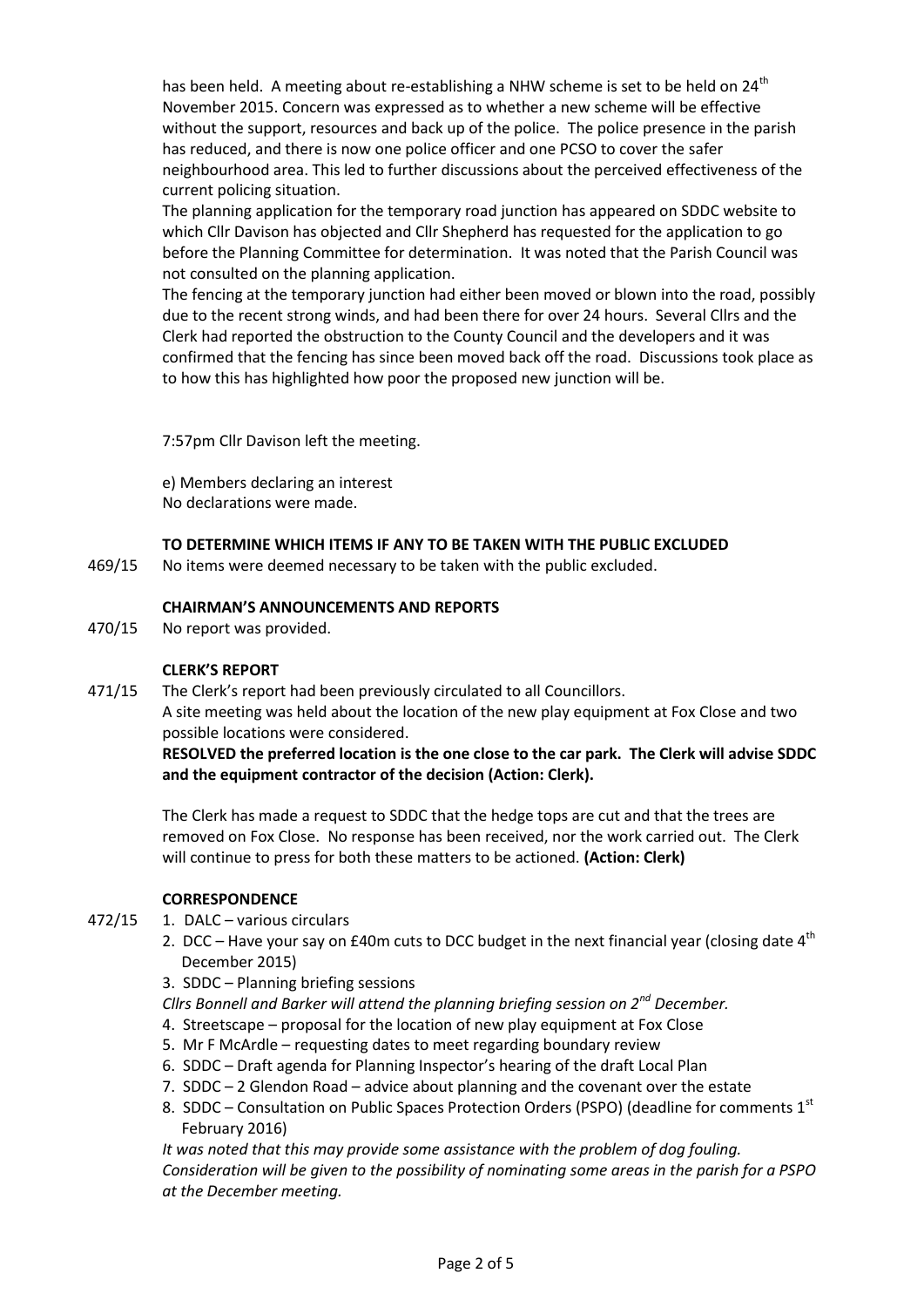All items of correspondence was noted. No actions are to be taken on any item.

## **FINANCE**

473/15 a) Accounts for payment

|         | Cheque No Payee & Description | f      |
|---------|-------------------------------|--------|
| 1945-49 | November salary payments      | 550.50 |
| 1950    | Mrs J Storer – expense        | 11.60  |
| 1951    | SDDC – Summer play scheme     | 778.80 |

b) To consider any amendments to the Risk Assessments There were no amendments made to the risk assessments

## **PLANNING**

#### 474/15 **Applications**

CD9/0715/65 - Proposed extensions to the existing main school building, Stenson Fields Primary Community School, Goathland Road, Stenson Fields NO OBJECTIONS

9 2015 0958 – The erection of a rear two storey extension at 25 Outram Way, Stenson Fields. NO OBJECTIONS

#### Decisions None

At the October 2015 Parish Council meeting, the Clerk was requested to report a large extension being erect at 2 Glendon Road. The Enforcement Officer has attended the site and advised that building regulations were obtained; no planning permission was needed. Cllr Lisewski provided a copy of the planning permission which covers the Wood's developer's side of the Estate and the covenant which is in place. A discussion took place about whether planning permission is always necessary. Cllr Bonnell took the paperwork and will raise the matter at the planning briefing session on 2<sup>nd</sup> December. (Action: Cllr Bonnell).

## **POLICE ISSUES/ SPEED LIMITS/ ROAD SAFETY**

- 475/15 a) Comments were made that painted roundel speed signs had not been painted on to the road surface at Merevale Way and Chartley Road. It was discussed that the painted speed signs would be beneficial but these will not be completed until the highways are adopted.
	- b) The grass verge at the junction of Wragley Way and Stenson Road is badly churned up. This will be reported to DCC. **(Action: Clerk).**
	- c) The road markings at Glencroft Drive are obliterated. These has previously been reported to DCC. The Clerk will pursue this with DCC. **(Action: Clerk).**
	- d) The Dunvegan Road street sign is broken. The Clerk has reported this to SDDC, but a replacement sign is still awaited.
	- e) An alleged mugging took place on the Asda Link path during the previous week, this was reported to the police. In addition, there has been an allegation of abuse being levied at two pedestrians. The police did attend but the outcome of the investigations are not known. The Parish Council requested that it be minuted that the Cllrs are concerned about the alleged activities of people around the parish in the early hours of the morning.
	- f) Six canisters, possibly containing or contained nitrous oxide, were found in the Derby area, very close to the parish boundary.
	- g) Cllr Rogers reported that at the last PPG meeting, he was approached by a lady from the new estate about the need for a pedestrian crossing on Stenson Road. He advised her of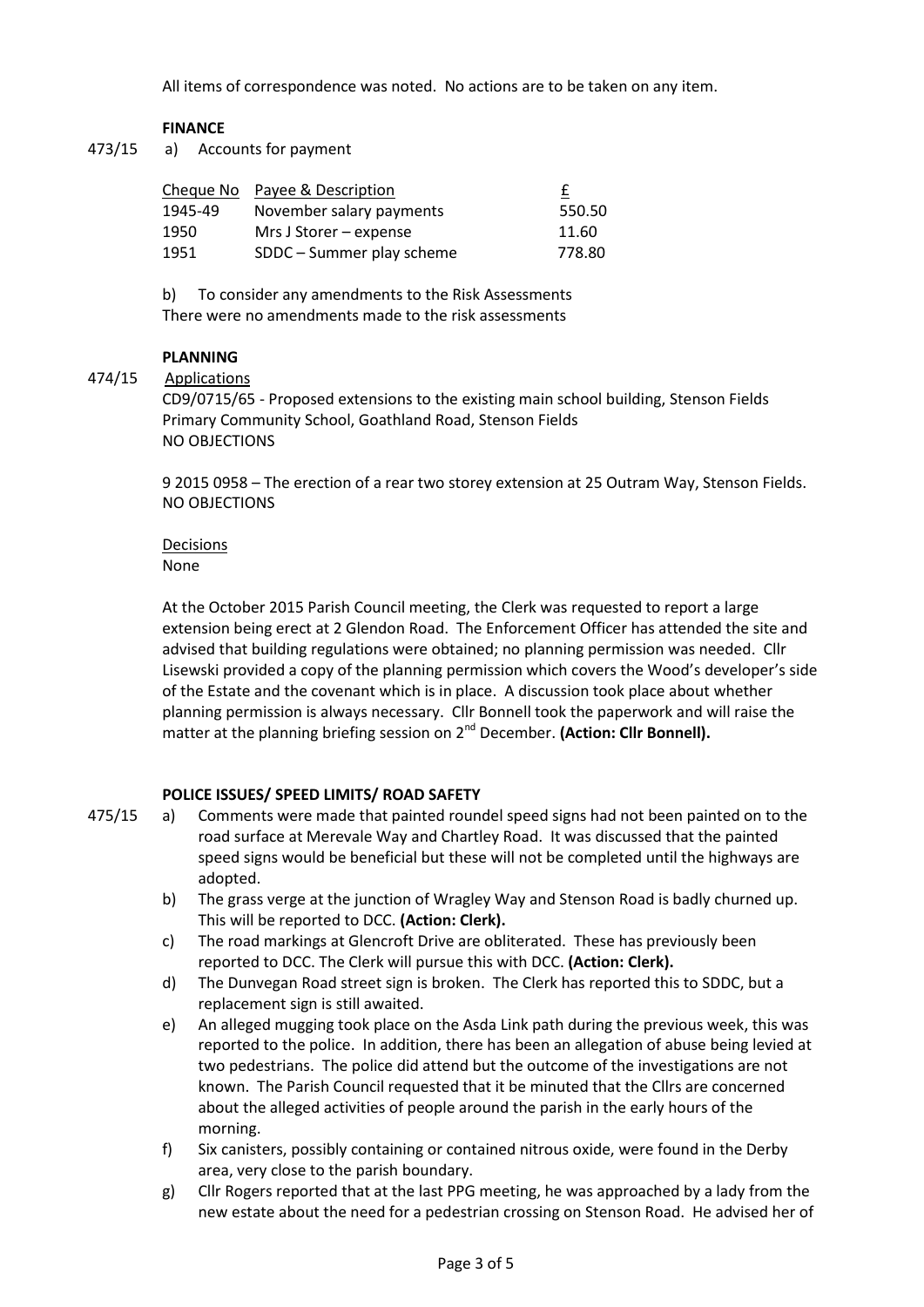the campaign that the Parish, District and County Cllrs had been undertaking for the installation of a pedestrian crossing.

- h) Speeding vehicles in the parish was again raised and remains an area of concern.
- i) Cllr Bonnell reported very unpleasant anti social behaviour occurring in the bus shelter at Beaufort Road/Wragley Way. The Parish Council unanimously expressed its disgust at the reported instances. The Clerk will report this to SDDC for the shelter to be cleaned. **(Action: Clerk).**

## **SAXONGATE**

476/15 Reports have been received from residents of the new estate that the area earmarked for the community facility appears to have decreased in size.

> RoSPA undertook a survey in September 2015 of the balancing pond and surrounding area. A report was produced, which Cllr Lisewski produced to the meeting. There were three areas of high concern, and actions to remedy these are still awaited.

Initially some concerns were raised that the balancing pond may be transferred to the Parish Council, the Clerk advised that the balancing pond is still under the remit of the developers and this responsibility would only transfer to the Parish Council should it make a positive decision to take on the responsibility. All present agreed, that the Parish Council should not take on the responsibility of this area.

# **LENGTHSMAN SCHEME**

477/15 It was noted that the Fox Close area was left in a tidy condition following a Halloween event. No further matters were raised.

# **ENVIRONMENT**

478/15

a) Insulation panels and plastic sheets from the development has blown over onto the estate. The Clerk will request that the developers remove the rubbish **(Action: Clerk).**

- b) The goal mouth area at the Fox Close POS is deeply rutted and requires re-seeding. The Clerk will report this to SDDC **(Action: Clerk).**
- c) It was reported that there may be fat oils and other cooking waste being deposited down the main sewer along Pilgrims Way. This will be reported to DCC **(Action: Clerk).**
- d) Enquiries were made as to whether the new swimming pool under construction near to the Stenson Bubble, will have any effect on the environment and upon parking in that area. No conclusions could be reached and it was agreed to await until the facility is open and being used.

# **TO RECEIVE ANY UPDATE ON THE PROPOSED BOUNDARY CHANGE**

The Clerk had provided a report earlier in the meeting.

479/15 **RESOLVED Cllr Lisewski and the Clerk will attend a meeting at SDDC about the potential for a boundary change.**

## **CONSULTATIONS**

480/15 SDDC – Public Spaces Protection Orders (deadline 1<sup>st</sup> February 2016) **RESOLVED this will be discussed at the December meeting.**

# **PRESS RELEASES**

No press releases will be made.

#### 481/15 **ITEMS FOR INFORMATION**

482/15

- a) Cllrs agreed that there was no intention to attend the hearing on the Local Development Plan, set for  $8^{th} - 10^{th}$  December.
- b) There was no feedback on the NHW scheme; the meeting will take place next week.
- c) Cllr Bonnell has contacted Cllr Shepherd about membership of a Liaison Committee to be formed in anticipation of the planning applications for a large number of dwellings.